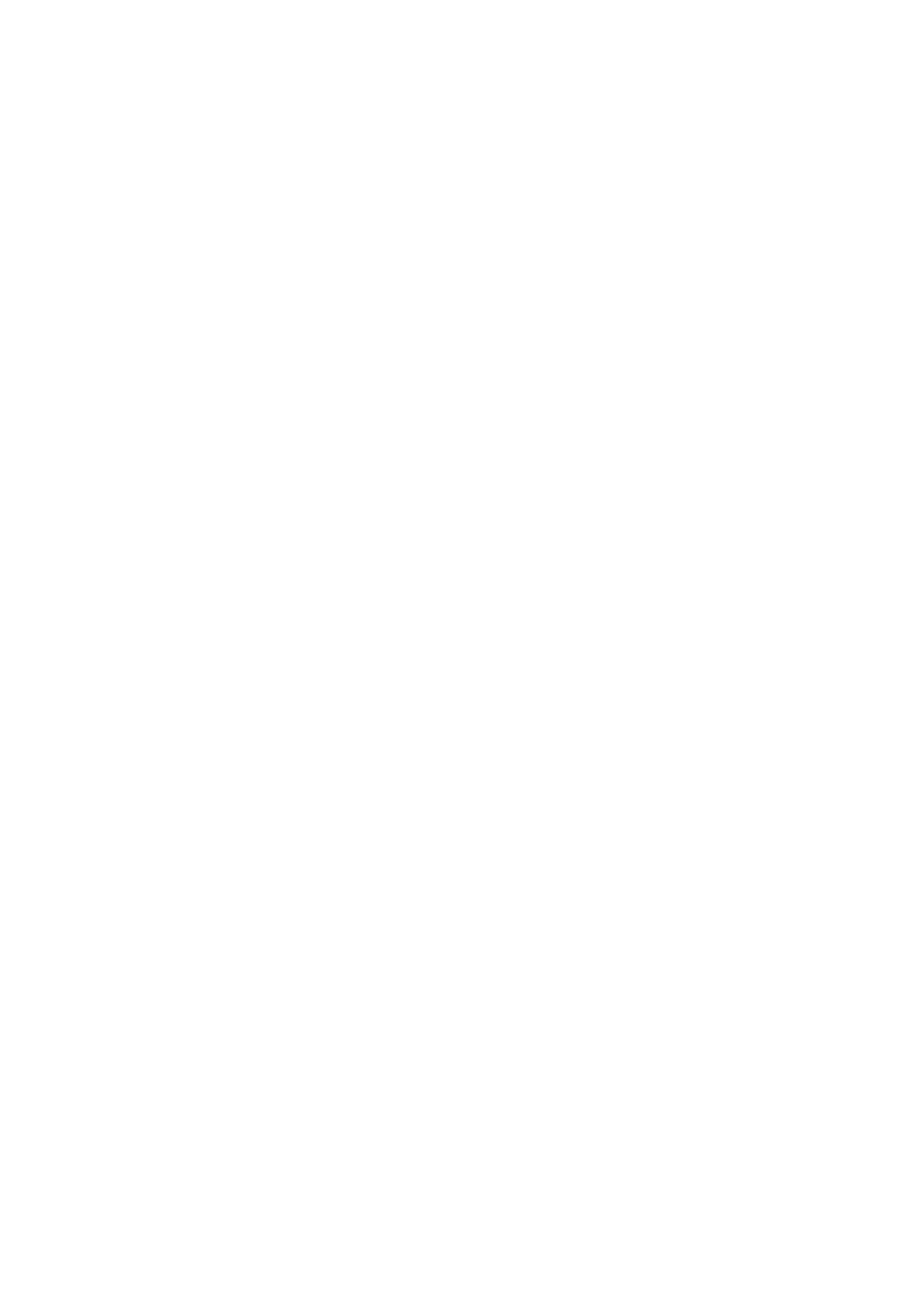Statutory Document No. 2018/0008



#### *GAMING, BETTING AND LOTTERIES ACT 1988*

### **CROWN GREEN BOWLING FESTIVAL (NO.2) ORDER 2018**

*Laid before Tynwald: 17th April 2018 Coming into Operation: 3rd September 2018*

The Isle of Man Gambling Supervision Commission makes the following Order under section 25(2) of the Gaming, Betting and Lotteries Act  $1988<sup>1</sup>$  $1988<sup>1</sup>$ .

#### <span id="page-2-0"></span>**1. Title**

(1) The title of this Order is the Crown Green Bowling Festival (No.2) Order 2018.

#### <span id="page-2-1"></span>**2. Commencement**

(1) This Order comes into operation on 3rd September 2018.

#### <span id="page-2-2"></span>**3. Temporary exemption for certain transactions**

- (1) During the period from 3rd to 7th September 2018 sections 11, 14 and 15 of the Gaming, Betting and Lotteries Act 1988 shall not apply to the receiving or negotiating, at any of the places specified in paragraph (2), of bets on the result of a game or games of bowls at any of those places by a person who either —
	- (a) is the holder of a bookmaker's permit, or
	- (b) is the holder of a general betting operating licence issued under section 65 of the Gambling Act 2005 (an Act of Parliament)[2](#page-2-4) and is approved in writing by the Isle of Man Gambling Supervision Commission for the purpose of this Order.
- (2) The places mentioned in paragraph (1) are the bowling greens at  $-$ 
	- (a) Finch Hill, Douglas;
	- (b) Noble's Park, Douglas;
	- (c) Villa Marina Gardens, Douglas;
		- (d) Onchan Park, Onchan.

 $\overline{a}$ 

<span id="page-2-4"></span><sup>2</sup> 2005 c.19



<span id="page-2-3"></span><sup>&</sup>lt;sup>1</sup> 1988 c.17